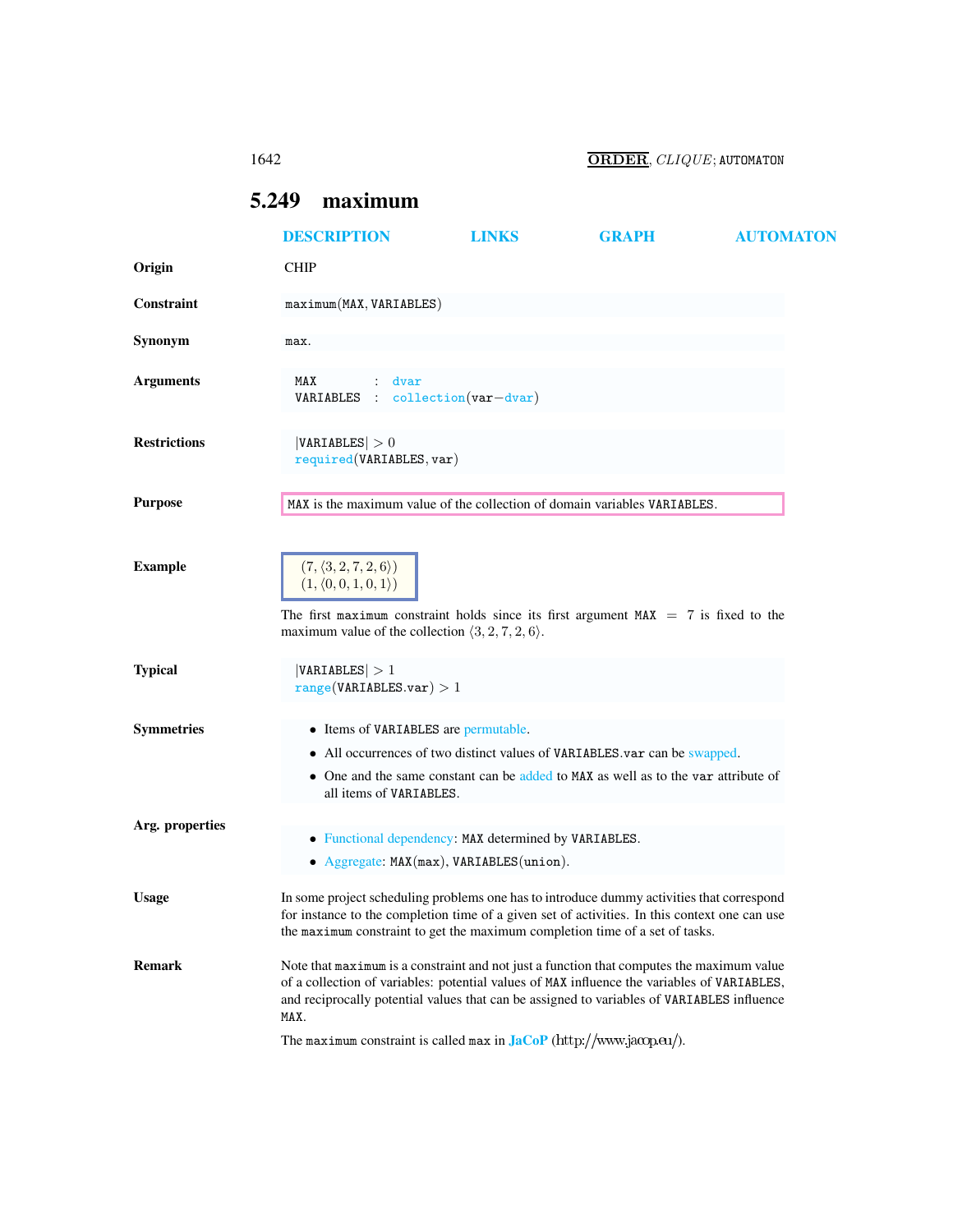## <sup>20000128</sup> 1643

Algorithm A filtering algorithm for the maximum constraint is described in [27].

The maximum constraint is entailed if all the following conditions hold:

- 1. MAX is fixed.
- 2. At least one variable of VARIABLES is assigned value MAX.
- 3. All variables of VARIABLES have their maximum value less than or equal to value MAX.

## **Counting**

| Length $(n)$                                     |  |    |  |      |        |         |         |
|--------------------------------------------------|--|----|--|------|--------|---------|---------|
| Solutions                                        |  | 64 |  | 7776 | 117649 | 2097152 | 4304672 |
| Number of solutions for mortimum: domains $0, n$ |  |    |  |      |        |         |         |

Number of solutions for maximum: domains  $0..n$ 



## Solution density for maximum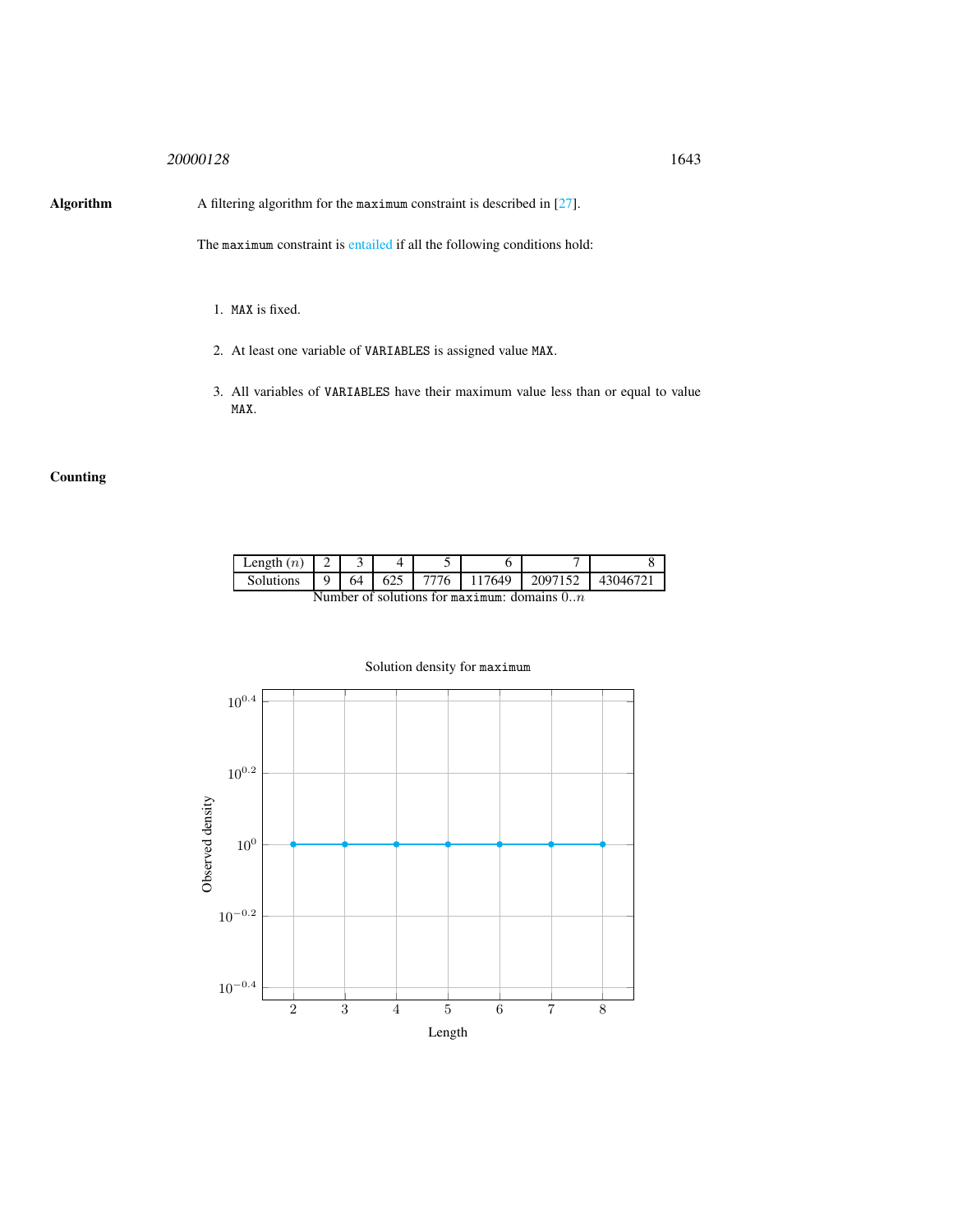

| Length $(n)$       |                | $\overline{2}$           | 3  | 4   | 5    | 6      |         |          |
|--------------------|----------------|--------------------------|----|-----|------|--------|---------|----------|
| Total              |                | 9                        | 64 | 625 | 7776 | 117649 | 2097152 | 43046721 |
|                    | $\Omega$       |                          |    |     |      |        |         |          |
|                    |                | 3                        | 7  | 15  | 31   | 63     | 127     | 255      |
|                    | $\overline{c}$ | 5                        | 19 | 65  | 211  | 665    | 2059    | 6305     |
| Parameter<br>value | 3              |                          | 37 | 175 | 781  | 3367   | 14197   | 58975    |
|                    | 4              |                          |    | 369 | 2101 | 11529  | 61741   | 325089   |
|                    | 5              | $\overline{\phantom{0}}$ |    | -   | 4651 | 31031  | 201811  | 1288991  |
|                    | 6              |                          |    |     |      | 70993  | 543607  | 4085185  |
|                    |                |                          |    |     |      |        | 1273609 | 11012415 |
|                    | 8              |                          |    |     |      | -      |         | 26269505 |

Solution count for maximum: domains  $0.n$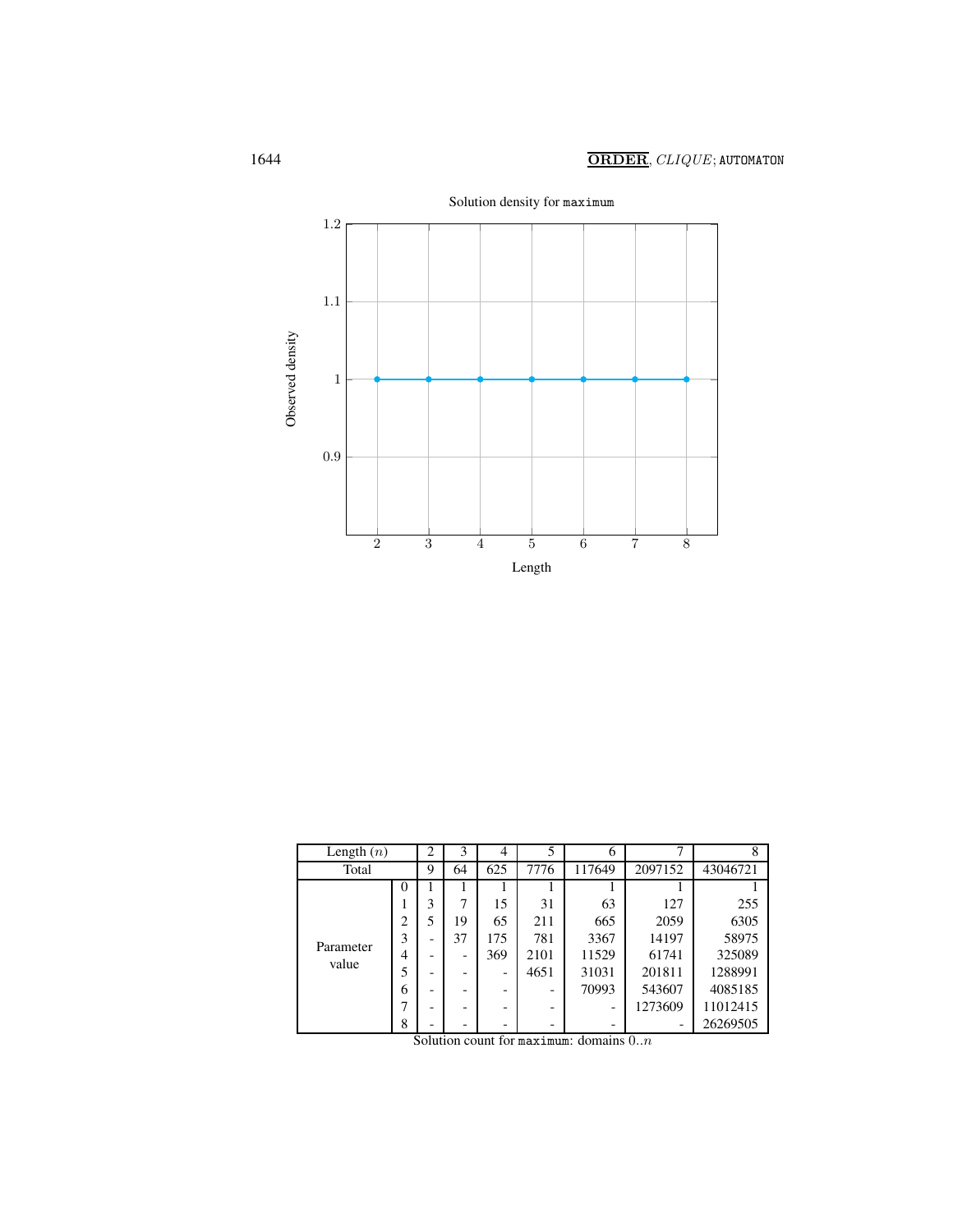



Systems [max](http://www.emn.fr/z-info/choco-solver/tex/documentation/choco-doc.pdf) in [Choco](http://choco.emn.fr/), [max](http://www.gecode.org/doc/3.7.0/reference/group__TaskModelIntArith.html) in [Gecode](http://www.gecode.org/), [max](http://jacopapi.osolpro.com/JaCoP/constraints/Max.html) in [JaCoP](http://www.jacop.eu/), [maximum](http://www.g12.cs.mu.oz.au/minizinc/downloads/doc-1.4/mzn-globals.html#maximum)in [MiniZinc](http://www.g12.cs.mu.oz.au/minizinc/), [maximum](http://www.sics.se/sicstus/docs/latest4/html/sicstus.html/Arithmetic-Constraints.html)in [SICStus](http://www.sics.se/sicstus/).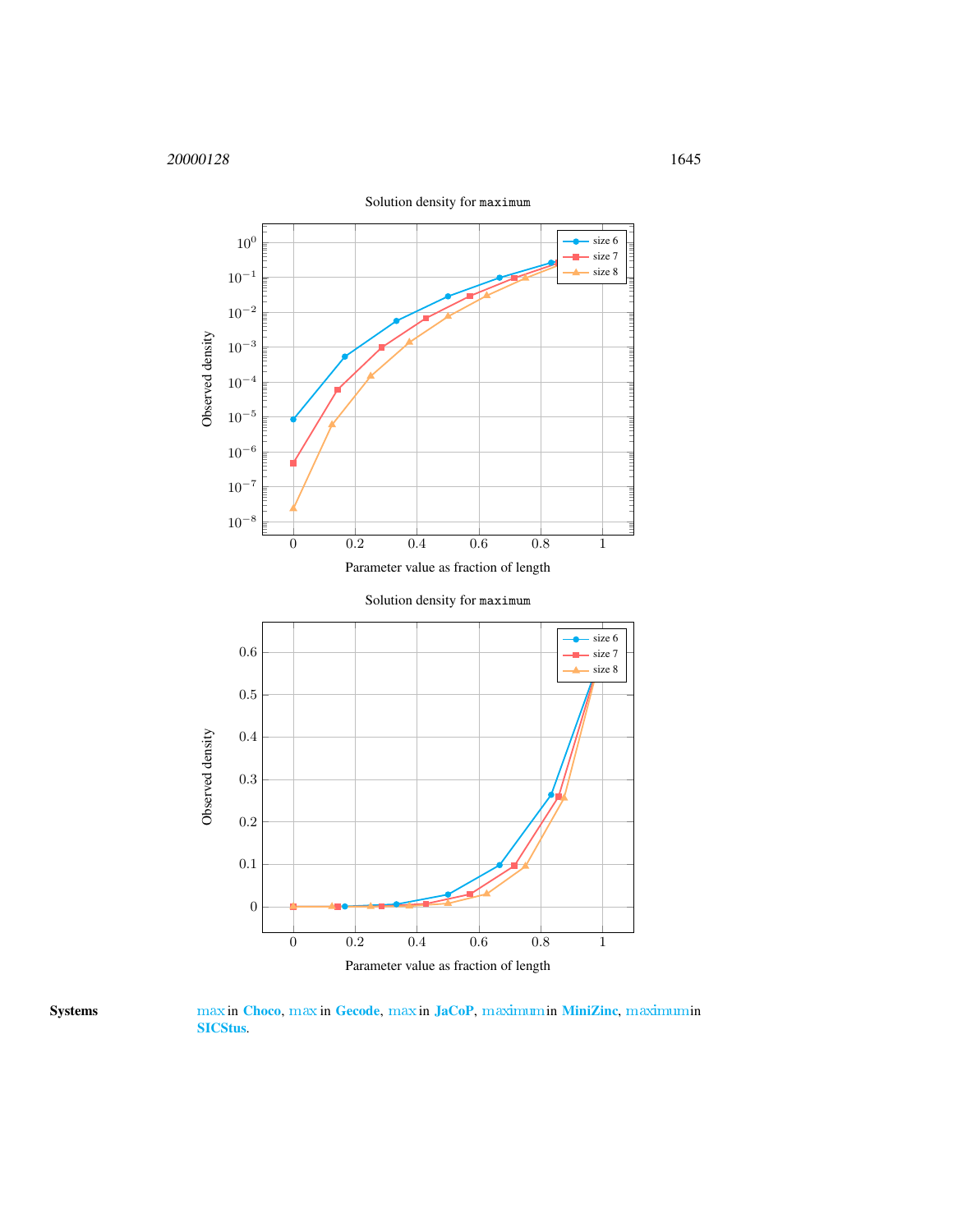| 1646 | ORDER, CLIQUE; AUTOMATON |
|------|--------------------------|
|      |                          |

<span id="page-4-0"></span>

| See also           | common keyword: minimum (order constraint).                                                                                                 |  |  |  |  |  |  |
|--------------------|---------------------------------------------------------------------------------------------------------------------------------------------|--|--|--|--|--|--|
|                    | comparison swapped: minimum.                                                                                                                |  |  |  |  |  |  |
|                    | generalisation: maximum_modulo (variable replaced by variable mod constant).                                                                |  |  |  |  |  |  |
|                    | implied by: or.                                                                                                                             |  |  |  |  |  |  |
|                    | implies: between_min_max, in.                                                                                                               |  |  |  |  |  |  |
|                    | soft variant: open_maximum (open constraint).                                                                                               |  |  |  |  |  |  |
|                    | specialisation: $max_n$ ( <i>maximum or order n replaced by absolute maximum</i> ).                                                         |  |  |  |  |  |  |
|                    | uses in its reformulation: tree_range.                                                                                                      |  |  |  |  |  |  |
| <b>Keywords</b>    | characteristic of a constraint: maximum, automaton, automaton without counters,<br>reified automaton constraint.                            |  |  |  |  |  |  |
|                    | <b>constraint arguments:</b> reverse of a constraint, pure functional dependency.                                                           |  |  |  |  |  |  |
|                    | <b>constraint network structure:</b> centered cyclic $(1)$ constraint network $(1)$ .                                                       |  |  |  |  |  |  |
|                    | <b>constraint type:</b> order constraint.                                                                                                   |  |  |  |  |  |  |
|                    | <b>filtering:</b> glue matrix, arc-consistency, entailment.                                                                                 |  |  |  |  |  |  |
|                    | modelling: balanced assignment, functional dependency.                                                                                      |  |  |  |  |  |  |
| Cond. implications | maximum(MAX, VARIABLES)<br>with $first(VARIABLES.var) < MAX$<br>and $last(VARIABLES.var) < MAX$<br>implies highest_peak(HEIGHT, VARIABLES). |  |  |  |  |  |  |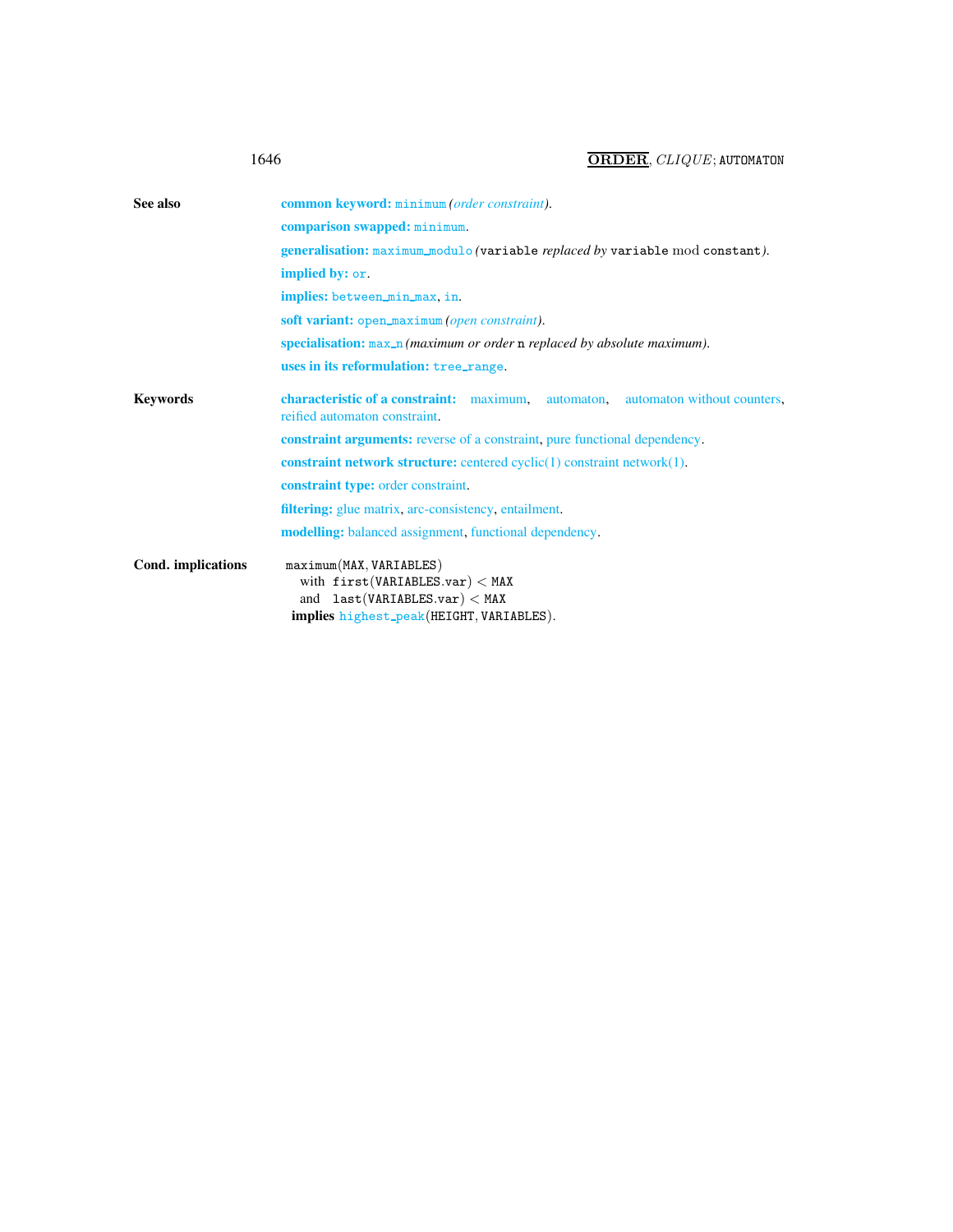<span id="page-5-0"></span><sup>20000128</sup> 1647

| Arc input(s)        | VARIABLES                                                           |
|---------------------|---------------------------------------------------------------------|
| Arc generator       | $CLIQUE \rightarrow$ collection(variables1, variables2)             |
| Arc arity           | 2                                                                   |
| $Arc$ constraint(s) | variables1.key = variables2.key,<br>variables1.var > variables2.var |
| Graph property(ies) | $\mathbf{ORDER}(0, \text{MININT}, \text{var}) = \text{MAX}$         |
|                     |                                                                     |

Graph model We use a similar definition that the one that was utilised for the minimum constraint. Within the arc constraint, we replace the comparison operator  $\langle$  by  $\rangle$ .

> Parts (A) and (B) of Figure [5.520](#page-5-1) respectively show the initial and final graph associated with the first example of the **Example** slot. Since we use the **ORDER** graph property, the vertex of rank 0 (without considering the loops) of the final graph is outlined with a thick circle.



<span id="page-5-1"></span>Figure 5.520: Initial and final graph of the maximum constraint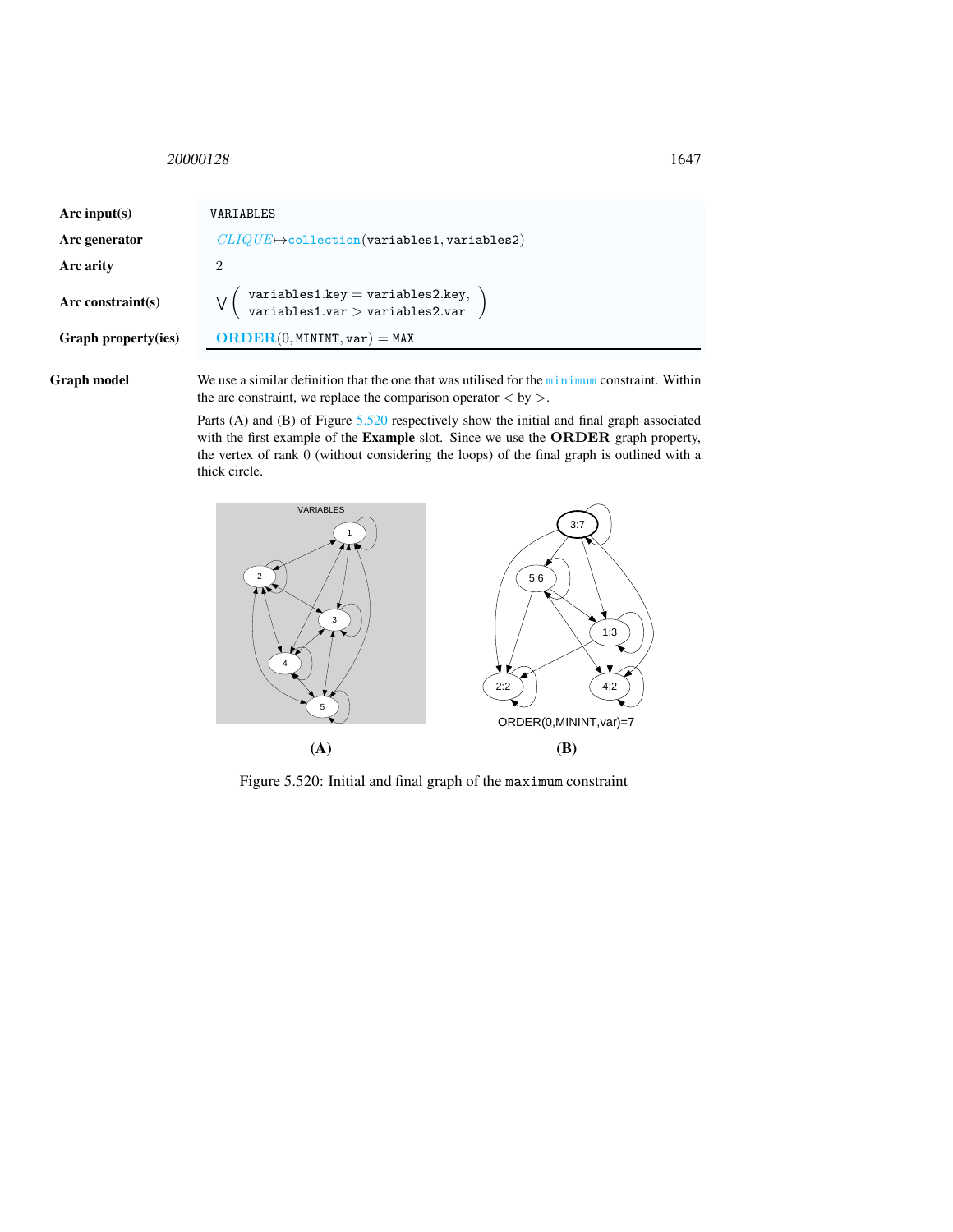Automaton Figure  $5.521$  depicts the automaton associated with the maximum constraint. Let VAR<sub>i</sub> be the  $i^{th}$  variable of the VARIABLES collection. To each pair (MAX, VAR<sub>i</sub>) corresponds a signature variable  $S_i$  as well as the following signature constraint: (MAX > VAR<sub>i</sub>  $\Leftrightarrow$   $S_i$  =  $0) \wedge (MAX = VAR_i \Leftrightarrow S_i = 1) \wedge (MAX < VAR_i \Leftrightarrow S_i = 2).$ 

<span id="page-6-0"></span>



<span id="page-6-1"></span>

Figure 5.522: Hypergraph of the reformulation corresponding to the automaton of the maximum constraint

<span id="page-6-2"></span>Figure [5.522](#page-6-2) depicts a second counter free non deterministic automaton associated with the maximum constraint, where the argument MAX is also part of the sequence passed to the automaton.

Figure [5.525](#page-7-0) depicts a third deterministic automaton with one counter associated with the maximum constraint, where the argument MAX is unified to the final value of the counter.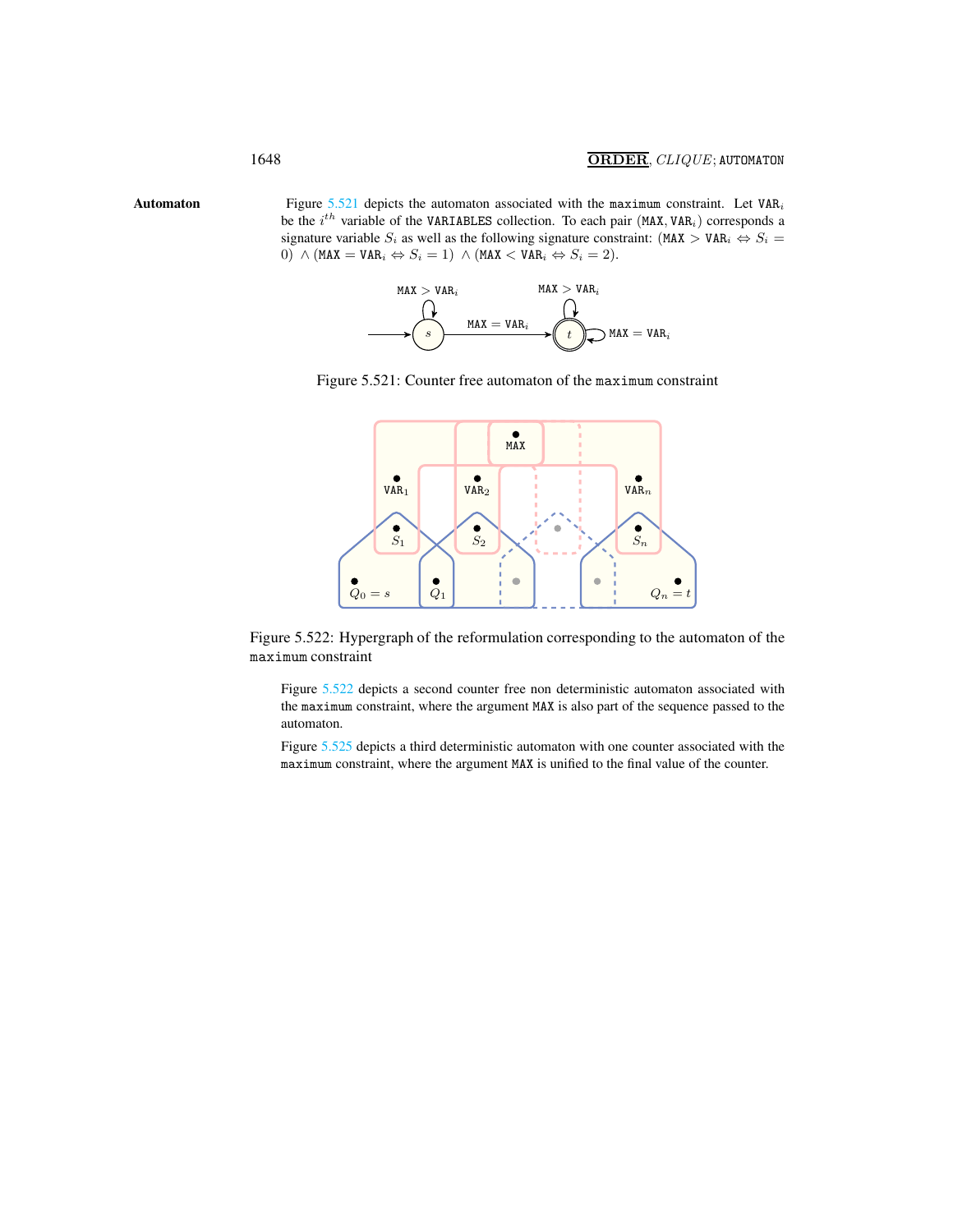

Figure 5.523: Counter free non deterministic automaton of the maximum(MAX, VARIABLES) constraint assuming that the union of the domain of the variables is the set  $\{1, 2, 3, 4\}$  and that the elements of VARIABLES are first passed to the automaton followed by MAX (state  $s_i$  means that no value strictly greater than value  $i$  was found and that value  $i$  was already encountered at least once)



Figure 5.524: Hypergraph of the reformulation corresponding to the counter free non deterministic automaton of the maximum constraint



<span id="page-7-0"></span>Figure 5.525: Automaton (with one counter) of the maximum constraint and its glue constraint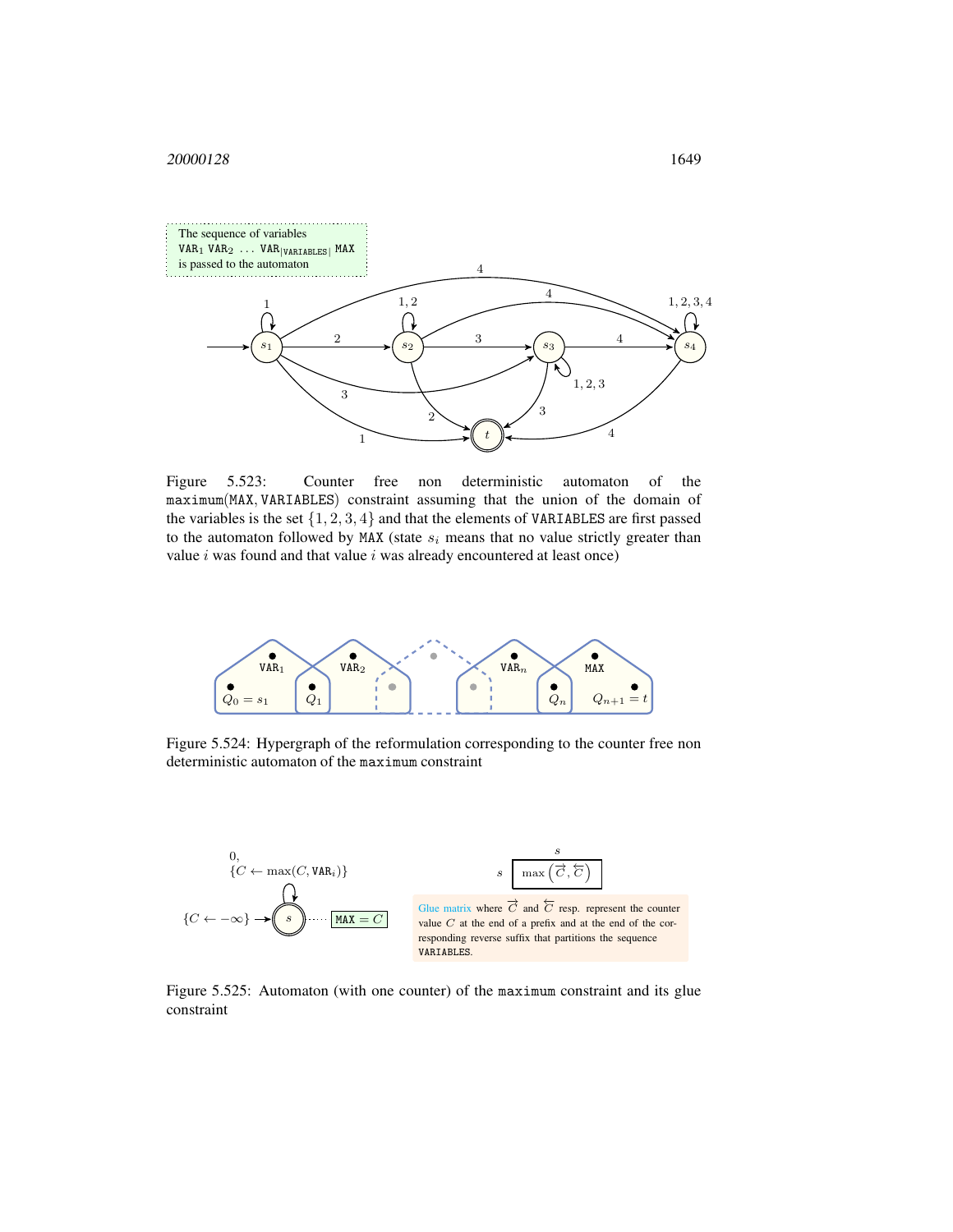

Figure 5.526: Hypergraph of the reformulation corresponding to the automaton (with one counter) of the maximum constraint: since all states variables  $Q_0, Q_1, \ldots, Q_n$  are fixed to the unique state  $s$  of the automaton, the transitions constraints share only the counter variable  $C$  and the constraint network is Berge-acyclic